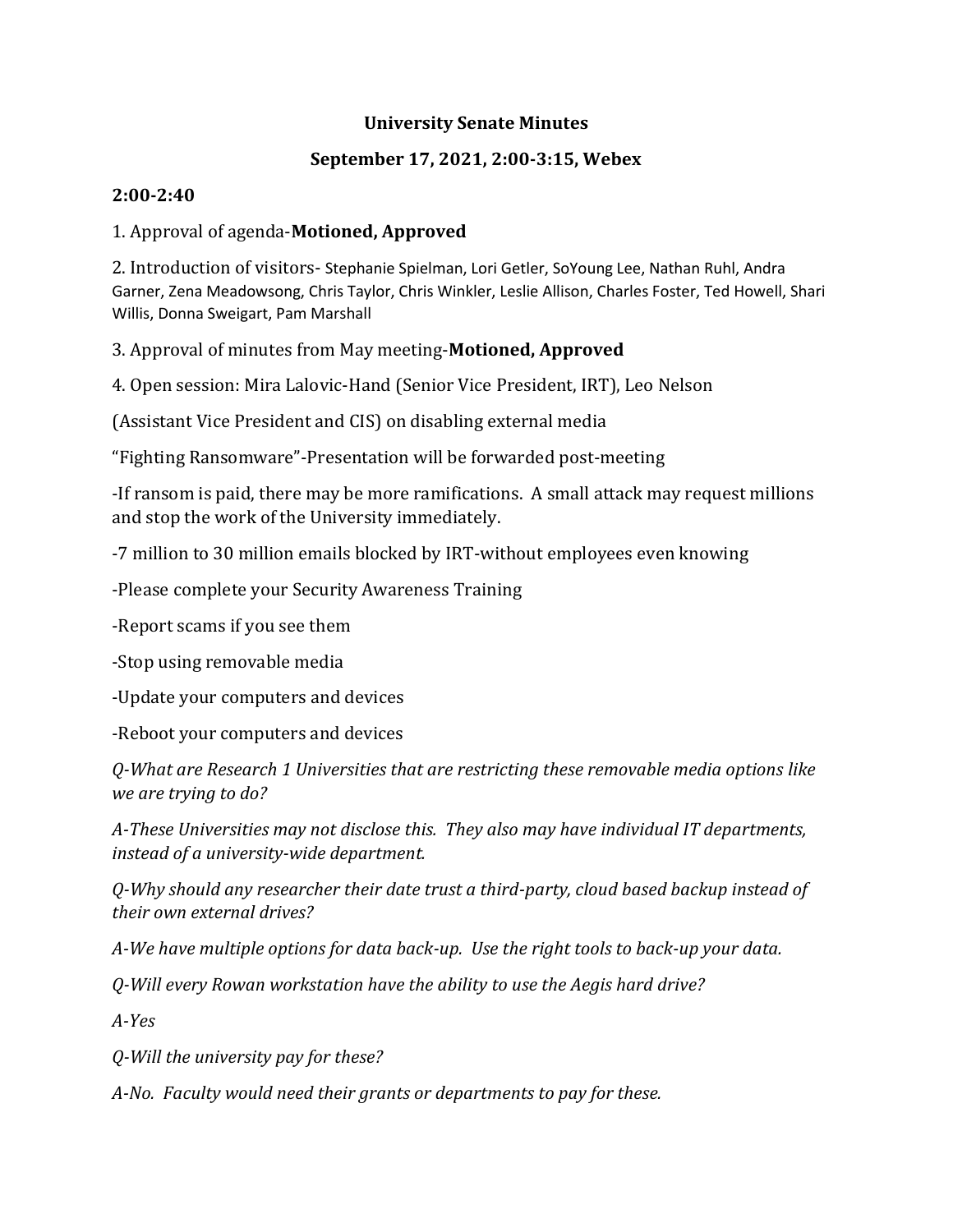*Comment-We really need a list of other universities that are banning these external devices.*

*A-There is an exemption form that can be filed.* 

*Q-Does this exemption cover students?*

*A-This is a perfect example of an exemptions*

*Q-Why should we have to follow an exception process to do our research?*

*A-That is not a fair statement. Let's figure proper data on what you just mentioned. There is no hiding anything.* 

Erin O'Neill will take notes on answered questions and get back to us with answers.

Rowan has joined Eduroam for wireless access at 1000's of institutions.

5. Open session: Monika Shealey, Senior Vice President of Diversity, Equity, and

Inclusion

DEI Council members were asked to share any pressing issues their departments are facing. Bill is a faculty representative, so please pass any pressing issues on to him.

Welcome to Rachael Shapiro as the DEI Faculty Fellow

Three priorities:

-Ensure our Campus is Equitable and Inclusive

-Recruitment and Retention of Diverse Students

-Promoting and Supporting Inclusive Scholarship, Research, and Teaching

Implicit Bias Training now required for all search committees

There is now a DEI Data Dashboard

Searching for a Success Coach that will be based in Camden and work with those local High Schools.

Examining policies that may affect retention of diverse students

MOA on Excellence in Teaching and focus on diversity

Faculty toolkit developed to help search for and retain candidates from underrepresented populations

Will be developing a Staff Toolkit in the future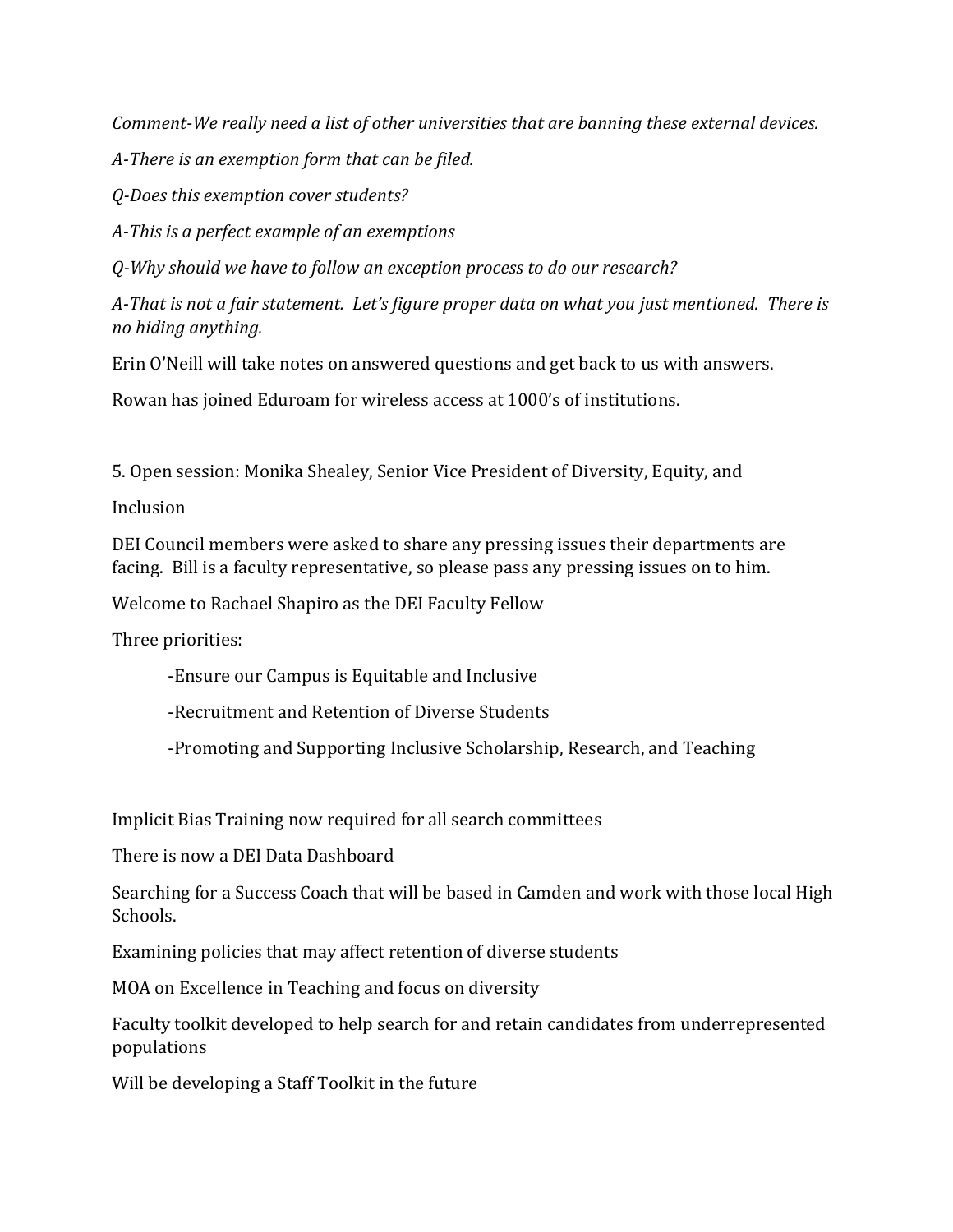IPP Certificate Inclusive Policy and Practices

2021 Book Study now ongoing

Neurodiversity taskforce created a white paper for the President's Office to develop Center for Neurodiversity. This will launch 10/20/2021

Law Enforcement and Community Collaborative developing professional development for law enforcement agencies rooted in social justice and equity.

Faculty Center will become the home for all DEI professional development.

### **2:40-3:00**

6. Curriculum report (attached)

**5477024-Motioned, Approved**

**5654488-Motioned, Approved** 

**5637691-Motioned, Approved**

**5666867-Motioned, Approved** 

7. President's report

a. Introduction of Senate officers: DeMond Miller (Vice President), Christine

Larsen-Britt (Secretary), Kha' Sadler (Parliamentarian)

b. Calendar for 2021-2022 (attached)

c. COVID updates:

• Number of infections and vaccinations

98 Active infections, cases going up. Colds are also going around. 91% vaccination rate for both students and faculty

• Mask mandates-currently until the end of Sept. Even if transmission rate drops, we still will push to having masking at least until the end of the semester.

• Vaccine mandates for members of AFT bargaining unit

• Asymptomatic testing-Owl's Nest Wednesdays and Thursdays

*Q-Will we see increasing or sustained support for remote instruction?*